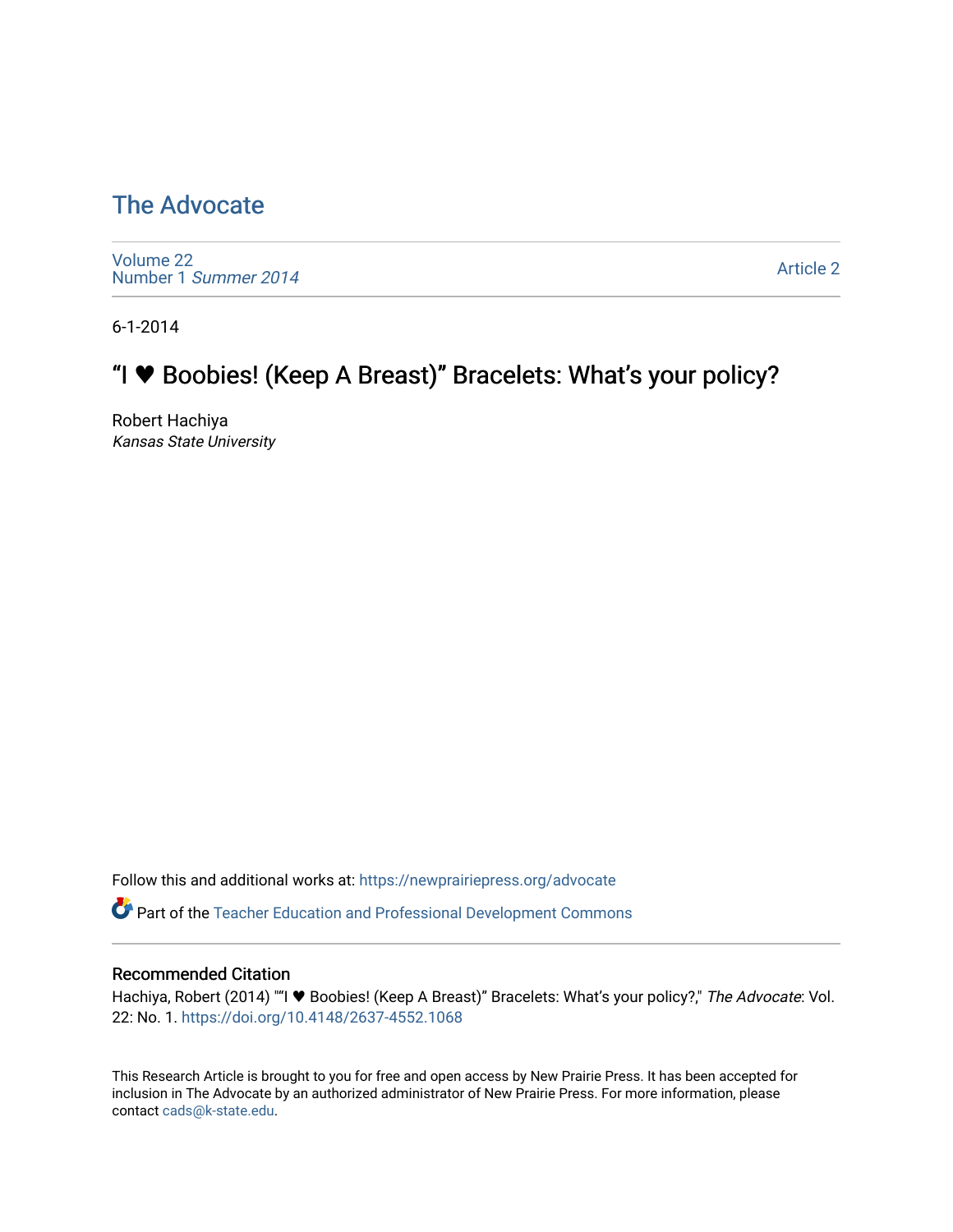#### "I **\*** Boobies! (Keep A Breast)" Bracelets: What's your policy?

#### Abstract

The United States Supreme Court has been asked to review a 2013 Third Circuit Court of Appeals reling against a Pennsylvania school district that disciplined students for wearing "I love Boobies! (Keep A Breast)" bracelets. This article reviews litigation related to the effort by schools to regulate bracelets and associated student freedom of expression concerns. School administrators concerned with regulating the bracelets are offered policy suggestions.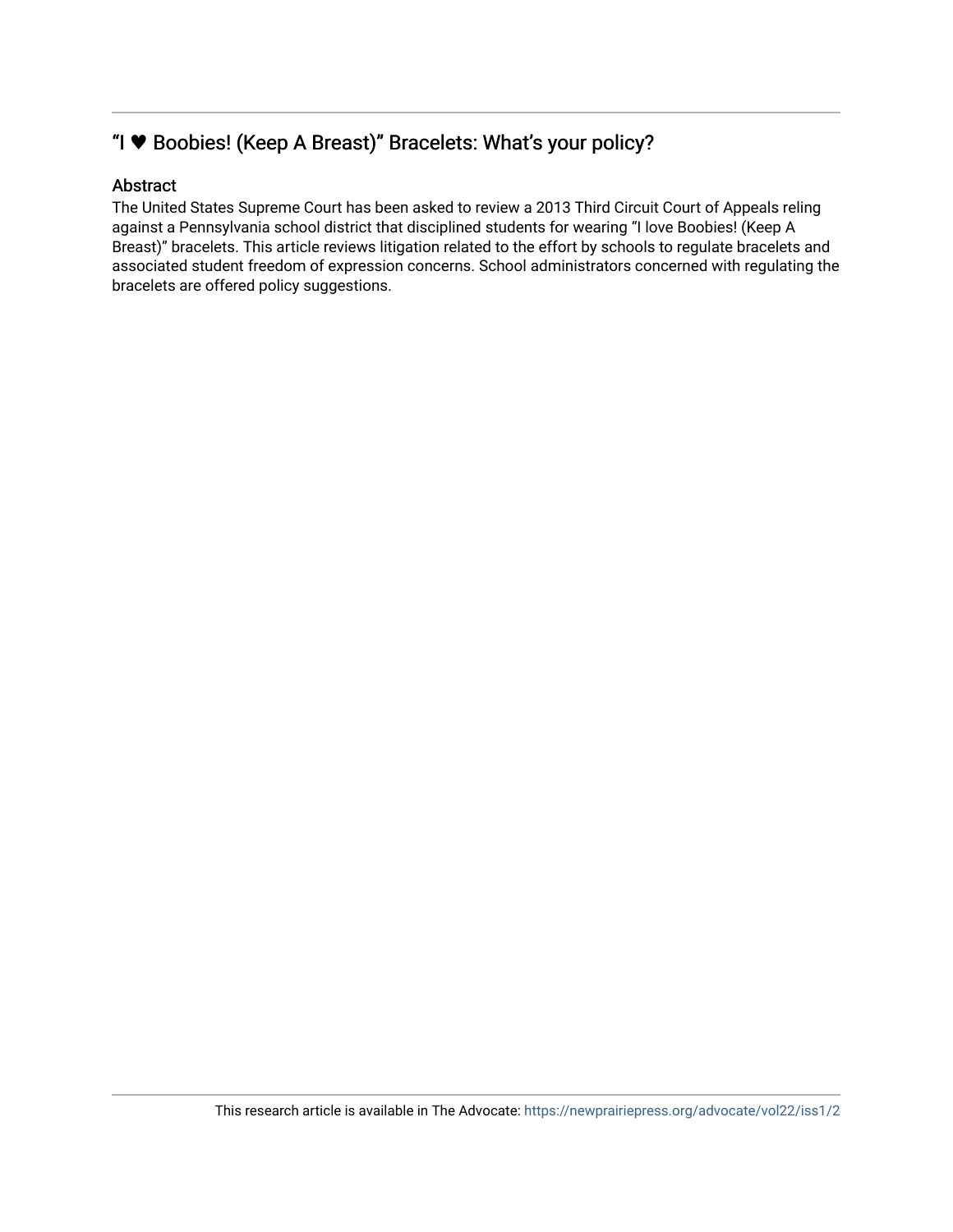# **"I ♥ Boobies! (Keep A Breast)" Bracelets: What's your policy? The United States Supreme Court has been asked to decide.**

**Robert Hachiya Kansas State University**

### **Abstract**

The United States Supreme Court has been asked to review a 2013 Third Circuit Court of Appeals reling against a Pennsylvania school district that disciplined students for wearing "I love Boobies! (Keep A Breast)" bracelets. This article reviews litigation related to the effort by schools to regulate bracelets and associated student freedom of expression concerns. School administrators concerned with regulating the bracelets are offered policy suggestions.

## **Introduction**

While conducting a presentation on current school law issues at the United School Administrators of Kansas 2014 Annual Convention, I raised the issue of increased sightings of students wearing "I ♥ Boobies! (Keep A Breast)" bracelets. This was met with some grins and slight chuckles, and it became very apparent that the educators present were familiar with the not only the bracelets, but their potential as a discipline issue in their schools.

Some volunteered that the bracelets were not a problem, while others stated that students were wearing multiple bracelets covering their entire arm, creating a distraction in class. Others said that they had been asked directly by teachers who were offended by the bracelets that action should be taken against students who possessed them. In one school students were allowed to wear them but during the day must turn the message to the inside. At another school students were requested not to wear them, and students complied.

Unfortunately such compliance is not as easily gained in all schools, and the issue of "I ♥ Boobies! (Keep A Breast)" bracelets raises important school discipline and student free speech issues. For some, the bracelets are viewed as a distraction and disruptive to the school environment. Additionally, they are also viewed as lewd and out of place at school. But to others, they are seen as social commentary, not only serving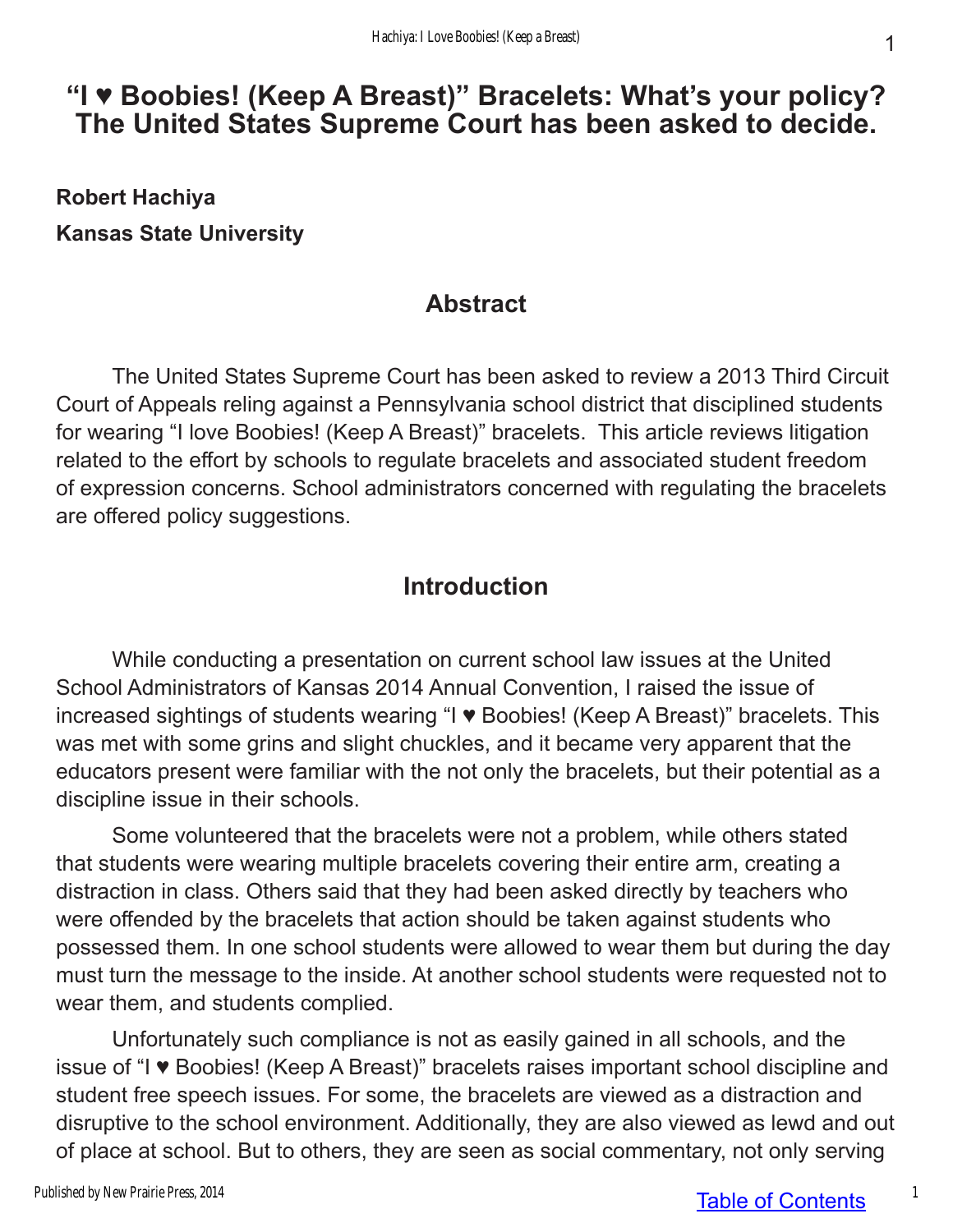to raise awareness of a leading cause of cancer deaths, but purchased to raise money for a cause and in some cases honor victims of breast cancer.

The original bracelets were designed in 2004 to raise awareness of breast cancer and to raise funds for education and research (Keep A Breast, 2014). In 20ll, the sales of the official "I ♥ Boobies! (Keep A Breast)" bracelets reached nearly \$3 million (Keep A Breast, 2014). The Keep A Breast Foundation considers the "I ♥ Boobies! (Keep A Breast)" slogan their signature breast cancer outreach and awareness program. Their website states "We want to remove the shame associated with breasts and breast health, and this message represents our positive approach to breast cancer dialogue. The program resonates with young people, and encourages them to be open and active about breast cancer prevention (Keep A Breast, 2013)."

Schools districts across the nation have faced controversy with the bracelets as they determine what action to take against students who choose to wear them. Cases have arisen in California, Colorado, Florida, Idaho, Indiana, Michigan, Oregon, Pennsylvania, South Dakota, Wisconsin, and Wyoming (Garnick, 2013; Mandell, 2011; Martin, 2010). The controversies appear to have a nationwide reach and because they touch upon school discipline and student freedom of speech, it should not be surprising that courts have not reached a consensus in litigation when school action is taken against students.

The central arguments raised by school districts center around their ability to regulate student conduct and speech that could threaten to cause a substantial disruption, invade the rights of others, (taken from *Tinker v. Des Moines Independent School District*, 1969), or speech that is considered lewd or vulgar (*Bethel School District No. 403 v. Fraser,* 1986). For schools that choose to ban bracelets, the position being staked is one that holds the bracelets are either disruptive to the educational environment; that they are offensive to some people; or that they can be regulated because administrators can limit lewd speech in school that may be permissible outside of school. School districts have also argued that allowing the "I ♥ Boobies! (Keep A Breast)" bracelets would open the door to other slogans that may contain graphic sexual innuendo (*B.H. v. Easton Area Sch. District,* 2013).

Students who have been disciplined for wearing or possessing the bracelets claim that their bracelets are social commentary that is protected speech in the same manner as the black armbands worn to protest the War in Viet Nam in *Tinker.* They have further argued that their bracelets were neither disruptive nor vulgar. The students believe that school dress codes that specifically ban the bracelets are not enforceable.

Courts have been split and have been persuaded by both arguments. In an Indiana case, (*J.A. v Fort Wayne* 2013), a federal district court sided with the school by denying a permanent injunction that would have allowed a student to wear a bracelet  $_{\rm http}$ ց)ֈ֎֎ֈդ.։to, ber, by փեշտ $p$  կան արդացել and that school officials were reasonable to DOI: 10.4148/2637-4552.1068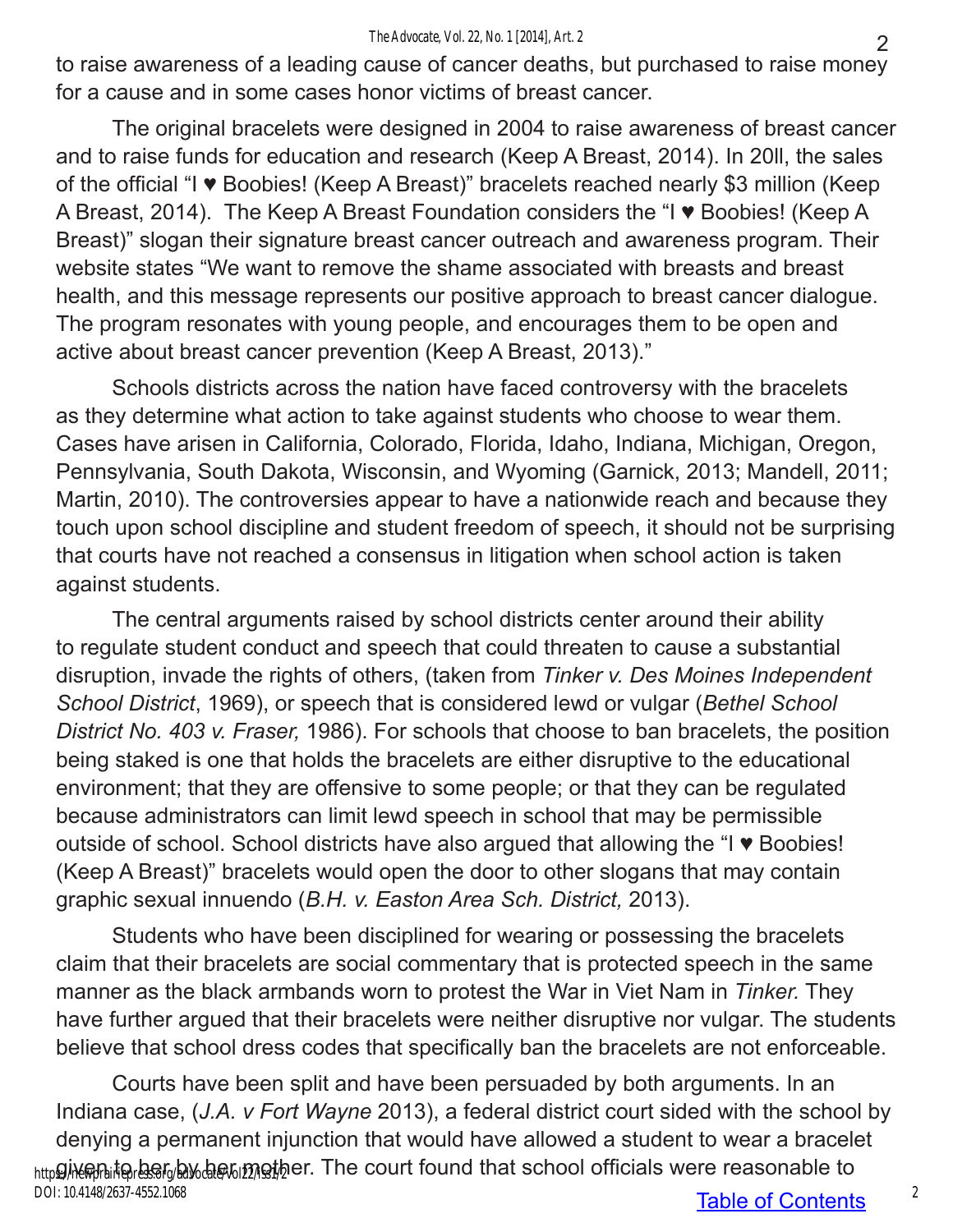conclude that the bracelets could be considered lewd, vulgar, obscene, or plainly offensive, and that any commentary on a social or political issue was not protected speech (*J.A. v. Fort Wayne,* 2013). The court felt that school officials should be given deference in determining what is considered lewd or vulgar. In another recent case, a Wisconsin federal district court refused to issue an injunction that would have prevented the enforcement of a ban on bracelets (*K.J. v Sauk Prairie School District,*  2012). The judge noted that other courts had held that sexual innuendo could be banned in schools, such as "Drugs Suck" (*Broussard v. School Board of Norfolk,* 1992) and "See Dick Drink. See Dick Drive. See Dick Die. Don't be a Dick." (*Pyle v. South Haldey School Community,* 1993).

The issue is far from settled, however. In *B.H. v. Easton Area Sch. District,* the Third Circuit Court of Appeals upheld a lower court ruling in favor two Pennsylvania middle school students who were disciplined for wearing the bracelets on their schools' Breast Cancer Awareness Day. The court did not find the wearing of the bracelets to have caused a disruption or any threat of a foreseeable disruption. Also lacking was any evidence that there was a violation of the rights of others.

An important aspect of *B.H. v. Easton* rests with the conclusion of the court relative to both *Fraser* and the 2007 *Morse v. Frederick* "Bong Hits 4 Jesus" decision. In the *Morse* case, the United States Supreme Court upheld the discipline against students who held up a sign that stated "Bong Hits 4 Jesus" at an outside parade during school time. While the student speech at issue was not considered disruptive or lewd, the court narrowly ruled that schools could restrict student speech that could be reasonably interpreted as advocating illegal drug usage.

The Third Circuit held that *Morse* had modified the standard set in *Fraser,* and that prohibiting all lewd and vulgar speech might be overbroad. The court distinguished *B.H. v. Easton* from *Fraser* and *Morse*, concluding that the "I ♥ Boobies! (Keep A Breast)" bracelets commented on a social issue, while *Fraser* and *Morse* did not.

The court determined the following test should be used regarding student expression:

- 1. Use the *Tinker* standard and determine if the speech creates or reasonably could create a substantial disruption; if not proceed to step 2.
- 2. Use the *Fraser* standard and determine if the speech was "plainly lewd", meaning is there no other possible way the speech could be interpreted; if not proceed to step 3.
- 3. Could the speech "plausibly" be interpreted as commentary on a social or political issue? If not, the speech could be banned if it could be reasonably be regarded as lewd or vulgar, even if the interpretation is ambiguous.

The school district also argued that the allowance of the bracelets opened Published by New Prairie Press, 2014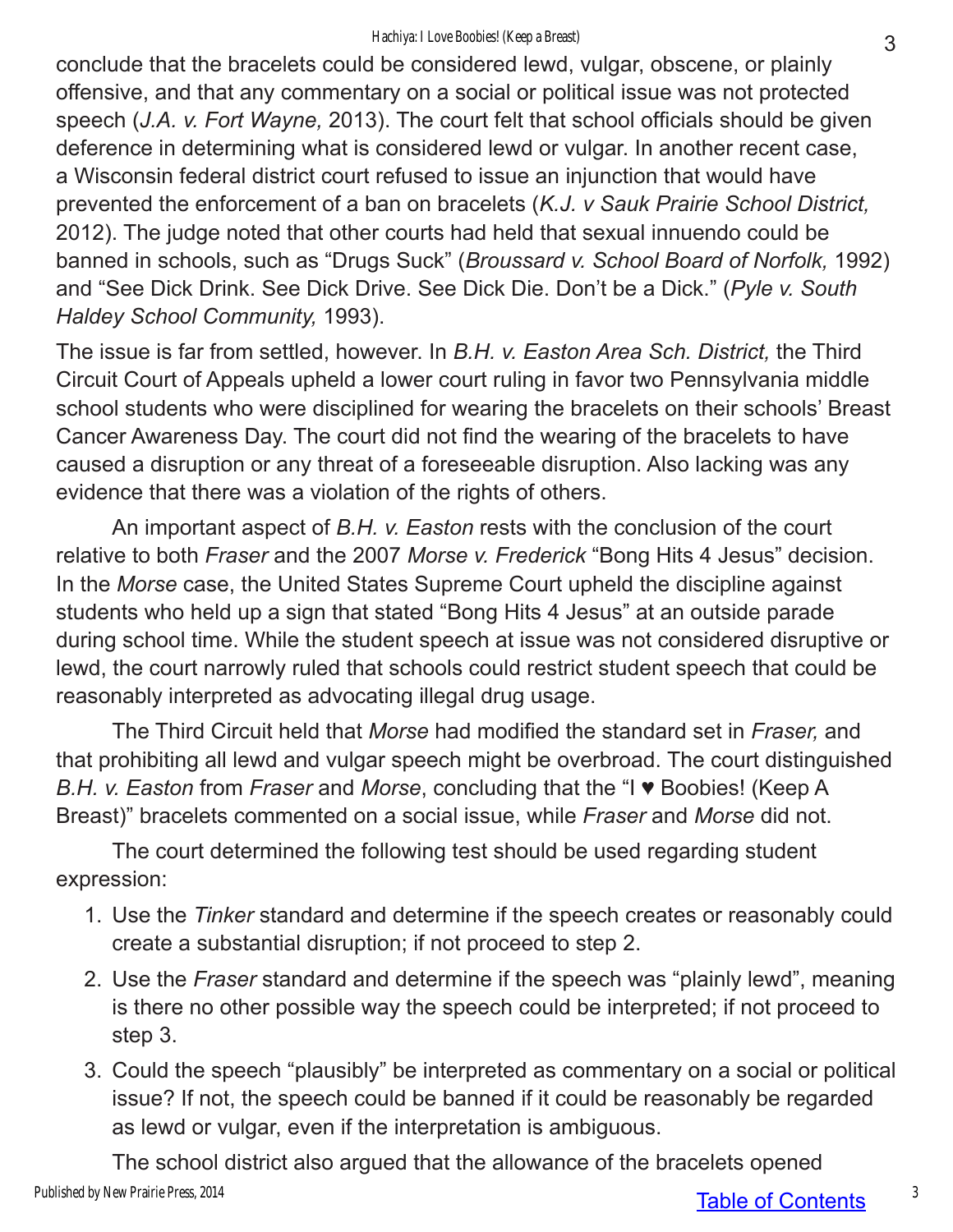the door to similar and arguably more graphic language, such as "I ♥ Balls!" raising testicular cancer awareness. This argument was rejected by the court, stating that protected speech cannot be suppressed simply because speech deemed worse might follow. Speech of a "genuine social value" cannot be suppressed just because "… letting in one idea might invite even more difficult judgment calls…" (*B.H. v. Easton.,* p. 83).

In the aftermath of the Third Circuit decision in *B.H. v. Easton,* in December 2013 the school district filed a writ of certiorari to the United States Supreme Court seeking a review of the case (Scotusblog.com, 2014). Groups such as the National School Boards Association and the National Association of Secondary School Principals have supported the school district in their appeal.

A decision from the United States Supreme Court whether to accept or deny the writ of certiorari will be announced in the spring or early summer of 2014.

# **Commentary**

Should the United States Supreme Court agree in 2014 to review *B.H. v. Easton,* there will then be more guidance for all schools respective to school policy regarding "I ♥ Boobies! (Keep A Breast)" bracelets and possibly similar related speech questions. Such a ruling would have precedence nationwide. In the meantime, or should the United State Supreme Court deny certiorari, school districts should follow the trends in their own federal circuits as well as remain mindful of the requirements under *Tinker* and *Fraser.*

While most school administrators and teachers would rejoice at the prospect of full compliance with school policy, realistically each school day there is a chance that actions taken by administrators and teachers will subject them to controversy and possible litigation. When creating school policy that touches on student speech issues, being mindful of school and community values is an important consideration. To what degree does the school wish to allow students to participate in social commentary before the potential for school disruption is reached? Care must be taken to define what constitutes a disruption of the school. While it may seem simplistic, if the school is claiming action was taken against a student due to a behavior that caused a disruption of the school, the school must be prepared to prove the nature of the actual disruption.

Where is the line drawn where the rights of others may be violated? This can be very difficult to define, because while schools are obligated to protect all students, speech cannot be suppressed merely because there may be a party that finds the speech objectionable. It would also likely be difficult to prove that somehow the bracelets violated the rights of others. https://newprairiepress.org/advocate/vol22/iss1/2 DOI: 10.4148/2637-4552.1068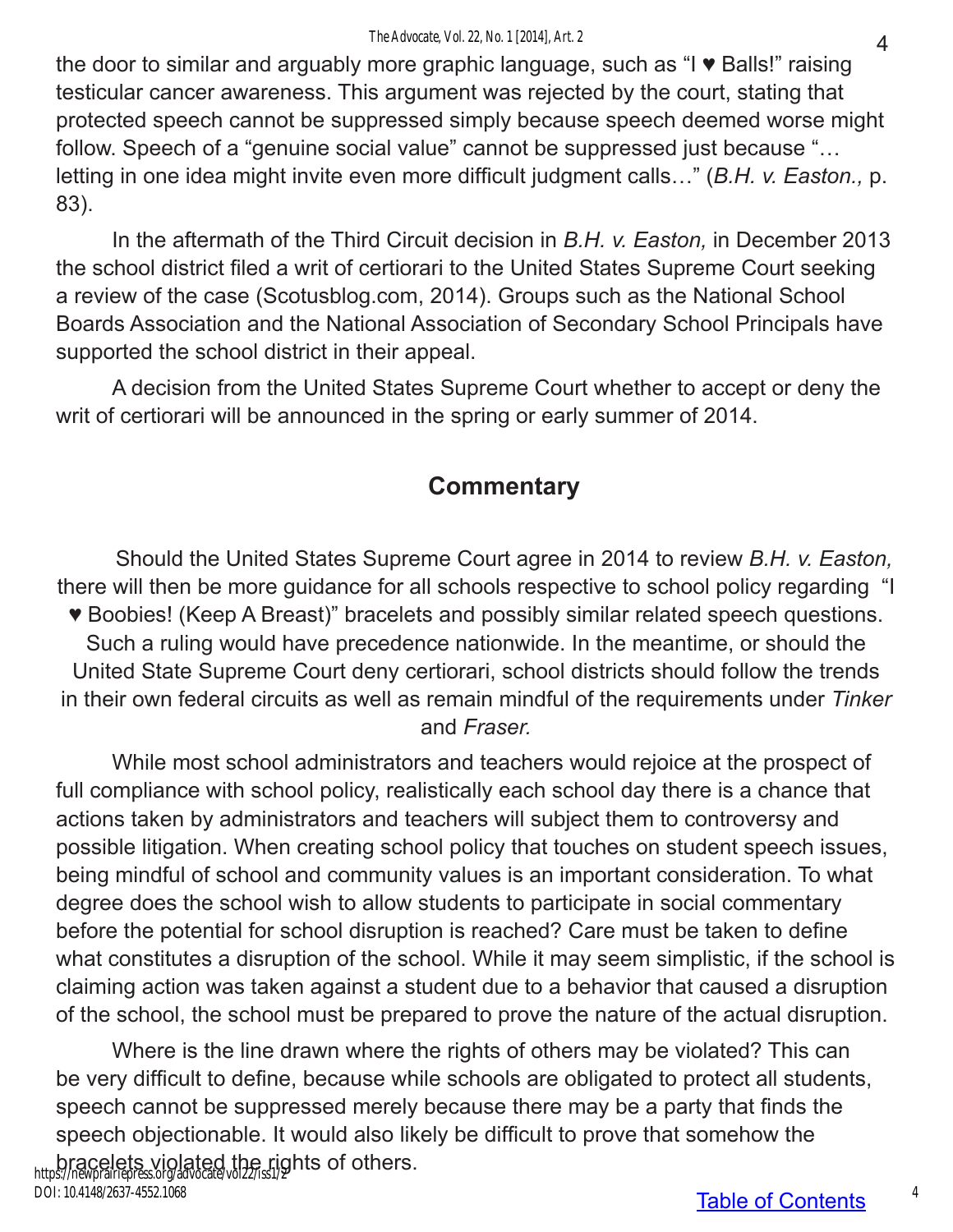If the decision to ban bracelets were based on the determination that they are lewd, putting the ban in student policy handbooks would be advised. Courts will consider the age and maturity level of students in this regard. Educators must be mindful, however, that inclusion in a student handbook does not in itself guarantee a shield against a students speech rights violation. In *B.H. v. Easton,* the bracelets were specifically prohibited.

Finally, even while well intended, school administrators and teachers should exercise caution whenever making policy that concerns social commentary, particularly a sensitive public health concern that affects millions of people, as the "I ♥ Boobies! (Keep A Breast)" bracelets do. Some of the students involved in the school litigation wore the bracelets to honor loved ones who were victims of breast cancer. Rather than risk becoming involved in a public controversy or litigation, viewing the bracelets as a teaching moment would better serve the entire school or community.

### **References**

*Bethel School District No. 403 v. Fraser,* 487 U.S. 675 (1986)

*B.H. v. Easton Area Sch. Dist.,* 2013 U.S. App. LEXIS 16087 (3d Cir. 2013)

*Broussard v. School Board of Norfolk,* 801 F. Supp. 1526 (E.D. Va. 1992)

*Pyle v. South Haldey School Community,* 861 F. Supp. 157 (D. Mass. 1993)

Garnick, C. (2013). *Wisconsin: 'i (heart) boobies!' bracelet ban continues to ignite debate*. [online] Retrieved from: http://www.twincities.com/crime/ci\_23826394/ wisconsin-i-heart-boobies-bracelet-ban-continues-ignite [Accessed: 27 Feb 2014].

*J.A. v. Fort Wayne Cmty. Sch.,* 2013 U.S. Dist. LEXIS 117667 (N.D. Ind. 2013)

Keep-a-breast.org. (2013). *The keep a breast foundation*. [online] Retrieved from:

http://www.keep-a-breast.org/programs/i-love-boobies/ [Accessed: 27 Feb 2014].

Keep A Breast. (2014). [online] Retrieved from: http://"I ♥ Boobies! (Keep A Breast)" [Accessed: 27 Feb 2014].

*K.J. v. Sauk Prairie Sch. Dist.,* 2012 U.S. Dist. LEXIS 187689 (W.D. Wis. 2012) Mandell, N. (2011). *Aclu backs michigan students suspended for wearing 'i heart boobies' bracelets*. [online] Retrieved from: http://www.nydailynews.com/news/